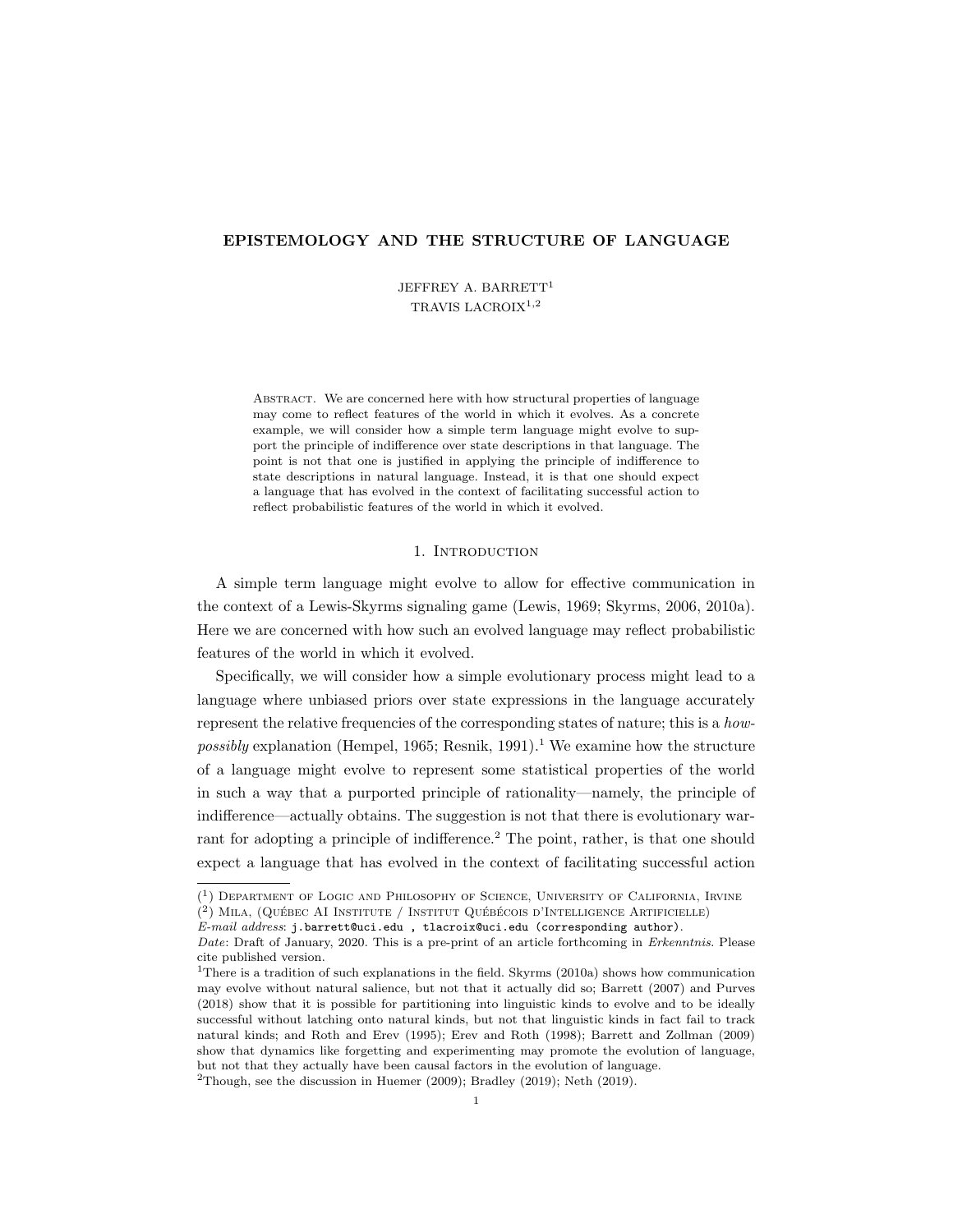to reflect statistical features of the world in which it evolved. In the present case, it does so in a way that supports a purported epistemic principle. That said, what these features are more generally may be both subtle and difficult to determine.

We will start by considering how a language might evolve in the context of a signaling game. We will then consider how such an evolved language might come to reflect probabilistic properties of the world in which it evolved.

### 2. Basic Signaling and the Problem of Priors

In a basic two-agent  $2 \times 2 \times 2$  Lewis-Skyrms signaling game, there are two states of nature, two types of signal, and two types of action—one matching each state of nature. On a play of the game, one agent (the sender) sees the state of nature, then chooses and sends one of the signals to the other agent (the receiver) who then performs an action. The action is successful if and only if it matches the current state of nature.



FIGURE 1. A basic  $2 \times 2 \times 2$  signaling game

The two agents may evolve a signaling system over repeated plays of the game. One way that this might occur is under simple reinforcement learning. Suppose that the sender has two urns—one corresponding to each state of nature—and suppose that each urn initially contains one ball of each of the two signal types. Similarly, suppose that the receiver has two urns—one corresponding to each possible signal and suppose that each urn initially contains one ball of each of the two action types. When the sender sees the current state of nature, she goes to her corresponding urn, draws a ball at random, then sends the signal indicated by the ball. When the receiver sees the signal, he goes to his corresponding urn, draws a ball at random, and performs the action indicated by the ball. On simple reinforcement learning, if the action matches the current state of nature (and is hence successful), then the agents each return the ball they drew to the urn from which they drew it and add another ball of the same type to that urn, thus making their successful action more probable given the antecedent state or signal type. Otherwise, they just return the ball they drew to the urn from which they drew it.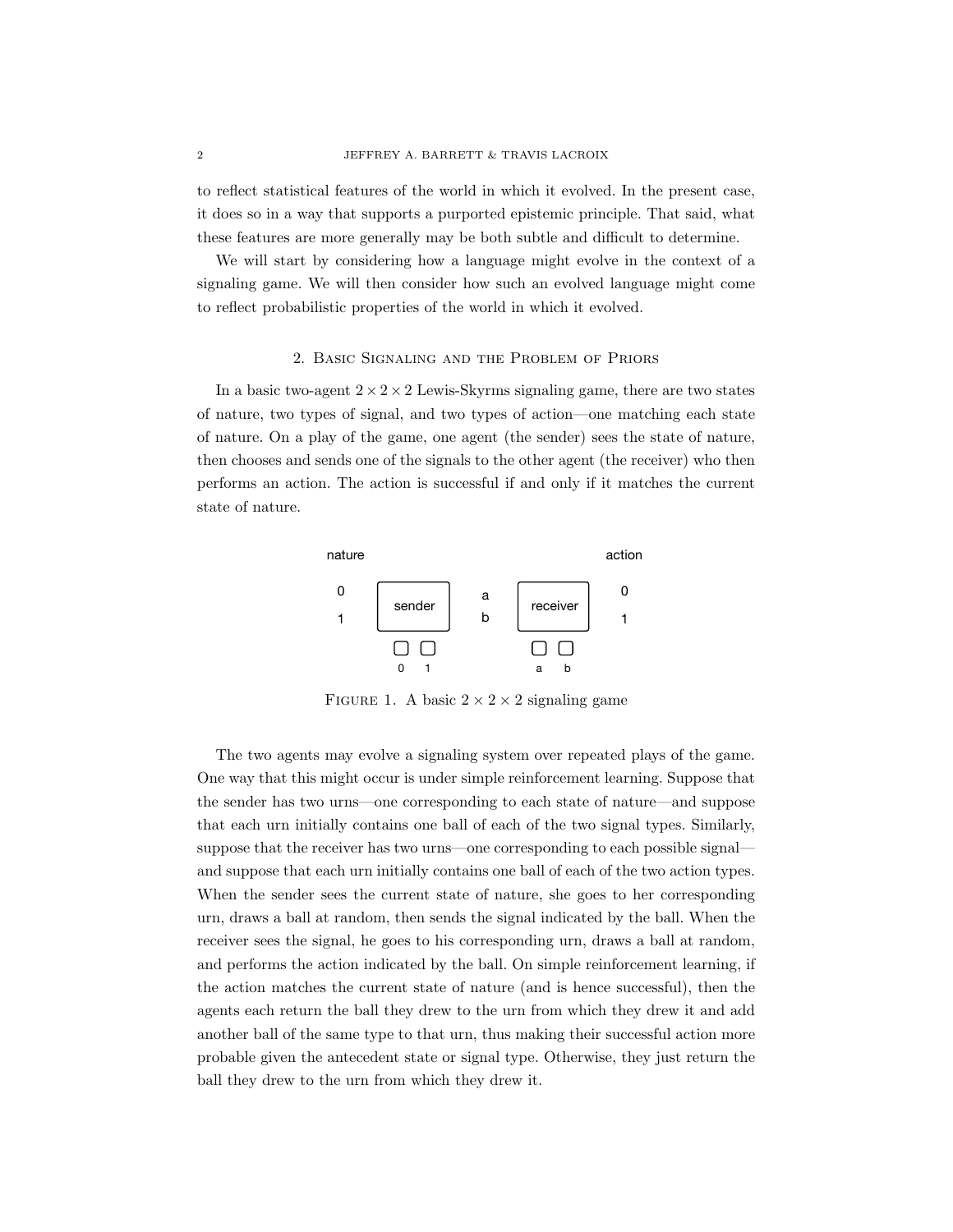If nature is unbiased, then the basic  $2 \times 2 \times 2$  signaling game will converge to an optimal signaling system with probability one under this simple dynamics.<sup>3</sup> Convergence to a signaling system still occurs, but is less likely, under simple reinforcement learning for an  $n \times n \times n$  signaling game the larger  $n > 2$  and the more biased the distribution of states of nature.

Language users may learn something concerning the nature of the world they inhabit as they evolve a language appropriate for describing their world. Consider a sender-predictor game, a slight variant of the signaling game just described.<sup>4</sup> Suppose that the state of nature is observed in the morning and that the action taken by the receiver is a predictive action in the afternoon. One morning state might be clear skies, with the corresponding successful afternoon action being take straw hats to the picnic (because sun is more likely in the afternoon when it is clear in the morning). The other morning state might be *cloudy skies*, with the corresponding successful afternoon action being take umbrellas to the picnic (because rain is more likely in the afternoon when it is cloudy in the morning). Suppose, in the present case, that a morning state does not guarantee the corresponding afternoon state—it just makes it probable. Finally, suppose the sender tracks how often each of her terms, in fact, leads to successful action given the correlation between morning and afternoon states.

In this game, under simple reinforcement learning, if the morning state determines the probability of each afternoon state, then the sender will typically both evolve a successful signaling language and learn the probabilities of the receiver's prediction being true given the signal she sent him. Here precisely the same experience that allows her to evolve a successful descriptive language may also provide her with reliable estimates that might serve as effective priors for the receiver's predictions.<sup>5</sup>

There is a sense in which one might take such a story to solve the *problem of* priors—the worry that a belief revision model of knowledge requires one to assign prior probabilities that are then updated over time, when there is no agreed-upon rational principle for how to initially assign prior probabilities. In the model just described, reliable, effective priors for success, given a description of the current state in the evolved language, co-evolve with the meanings of such descriptions. Indeed, if the agents evolving the language pay attention to how well it works as they evolve it, the 'prior' they assign to successful action, given a description of the current state, is not well understood as a prior at all. Rather, such 'priors' are expectations that are grounded in the long experience that led to the evolution

<sup>3</sup>See Argiento et al. (2009) for details.

<sup>4</sup>See Barrett (2014b) for a discussion of such games more generally.

<sup>&</sup>lt;sup>5</sup>See Barrett (2014a) for a detailed description of this particular sender-predictor game, its behavior, a discussion of the problem of priors, and a proposed dissolution of the problem.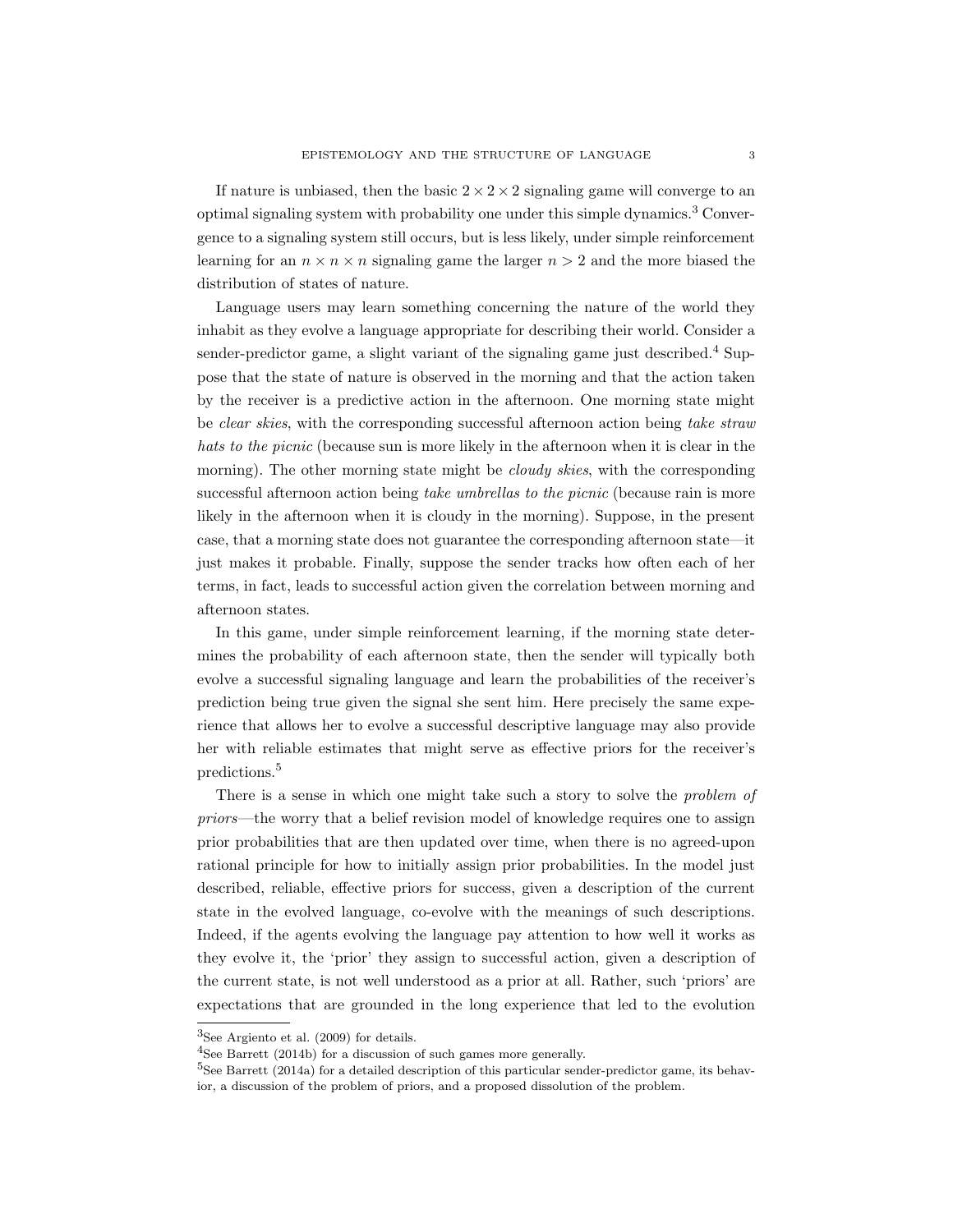of a useful predictive language. On this view, one never faces the problem of assigning prior probabilities to descriptions with no relevant background knowledge whatsoever. If one is ever assigning probabilities over evolved descriptions, then one already knows how to use a language that was forged in the context of success and failure in action, which means that one also has substantial knowledge regarding the world and how it works.

Here, in contrast, we will consider how the structure of an evolved language may come to mirror the structure of the world in which it evolved. Specifically, we will consider how a simple term language may evolve under plausible generic conditions to make unbiased priors over descriptions in the language reliable. Again, the point is not that one is in any way justified in accepting the principle of indifference over a natural language. Rather, it is that a language that evolves in the context of its usefulness will mirror features of the world where it evolved. Even so, while they may know well that their evolved language facilitates successful action, there is no reason to suppose that the agents who use it will know precisely how its structure mirrors their world.<sup>6</sup>

#### 3. The Principle of Indifference

The principle of indifference says that, in the absence of other information, one should assign probability  $1/n$  to each of n specifiable possibilities. If one's language individuates between six sides of a die, for example, the principle would recommend that one assign a probability of 1/6 to each possible outcome on this representation. On its face, this principle tells one how to assign prior probabilities and so appears to provide a solution to the problem of priors; however, implementing a solution along these lines poses serious conceptual difficulties.

As a basic principle of reason, the principle of indifference has little to recommend it. As indicated by how we just characterized the principle, it depends on how one individuates between states. This, in turn, depends on one's language and associated conceptual scheme. The problem is that the principle of indifference typically provides different recommendations for how one ought to assign probabilities to a given possibility for different partitions of possibilities. Under the description that the outcome of a toss of the six-sided die might be any of six possibilities one to six, the principle would recommend assigning probability 1/6 to getting a one. But under the description that the outcome of the toss might be the number one or not the number one, the principle would recommend assigning probability  $1/2$ to getting the outcome the number one and probability  $1/2$  to getting the outcome not the number one. If one takes there to be a matter of fact regarding whether a

 $6$ See Barrett (2007) and Purves (2018) for explanations of this sort of failure.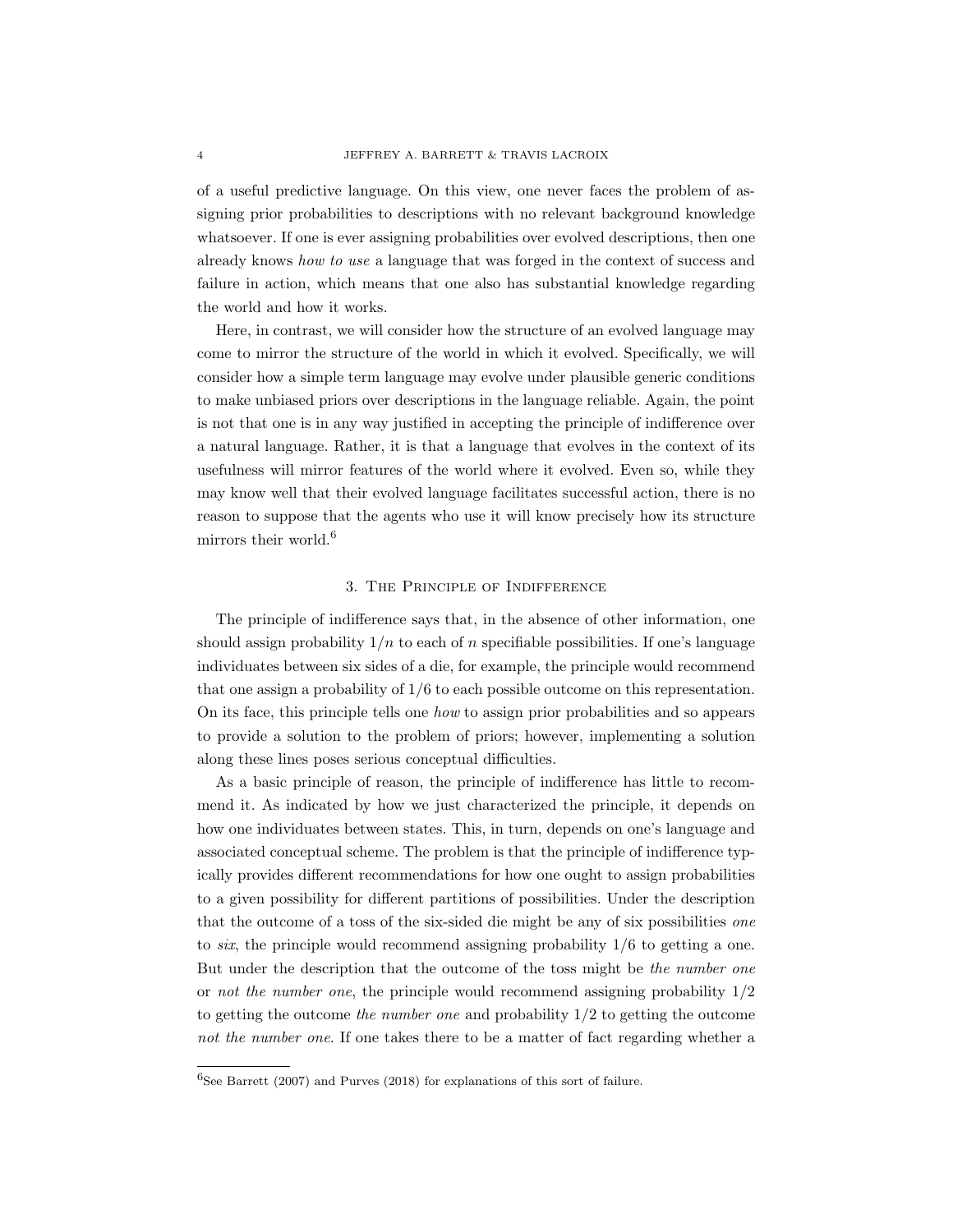probability assignment is reliable, then at most one of these recommendations can be right.

One might object that the second partition (between the number one or not the number one) is less natural than the first (between each of the six possibilities one to  $six$ ). But the naturalness of a partition depends on one's background commitments, the context at hand, and the specific representational features of one's language. If one happened to believe that the die was weighted in such a way that was strongly biased toward the number one, then the second partition might well seem the more natural.

Bas van Fraassen's (1989) cube factory story illustrates the general point.<sup>7</sup> Suppose one only knows that a factory produces cubes with a side between 0 and 2 meters. If one considers side-length, one might imagine that a principle of indifference requires that one take the probability of a randomly selected cube having a side between 0 and 1 to be  $1/2$ , since side-lengths range from 0 to 2. If one considers volume, one might imagine that a principle of indifference requires that one take the probability of a randomly selected cube having a volume between 0 and 1 to be 1/4, since volumes range from 0 to 4. But since having a side length between 0 and 1 is the same thing as having a volume between 0 and 1, the different partitions, each perfectly natural given different interests, yield inconsistent probability assignments.

The moral here has two parts: (1) the principle of indifference makes no recommendations whatsoever without a specified partition since different partitions yield inconsistent probability assignments, and (2) the partition that one finds most natural will depend on one's interests and the representational structure of one's language.

If the principle of indifference were in fact a basic principle of reason, something should go wrong if an agent were not to use it. It is worth noting, however, that it is entirely unclear what such bad consequences might be. A good Bayesian may assign any set of coherent, non-dogmatic priors (that is, probabilities that satisfy the standard axioms of probability theory and are neither zero nor one) to her n hypotheses without fear of finding herself committed to a Dutch Book or failing to respond appropriately to relevant evidence. And, as she conditions on evidence, she will expect that her degrees of belief will reflect relative frequencies in nature.<sup>8</sup>

That said, a language may evolve in such a way that it supports the principle of indifference. More specifically, the terms in the evolved language may come to partition nature in such a way that the principle of indifference assigns probabilities

<sup>7</sup>See also Bertrand (1889).

<sup>8</sup>Another well-known problem with the principle of indifference is that it leads to complications and inconsistencies on infinite domains (Keynes, 1921). This will not concern us here, given that all of our examples are finite.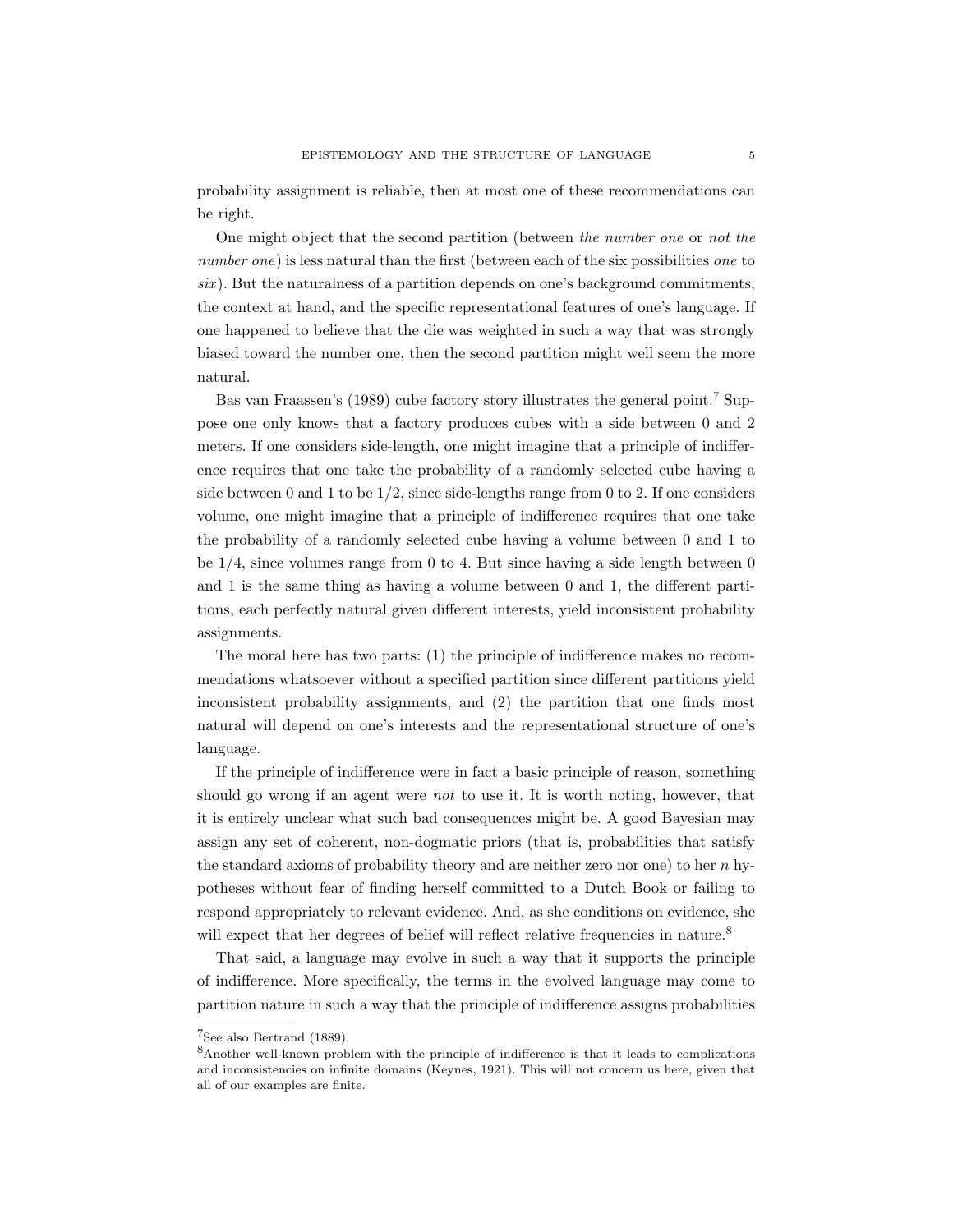over the partitions that are, in fact, approximately equal to the observed relative frequency of each type of state in nature. Here we will consider one way in which this might happen. This illustrates how statistical facts concerning the nature of the world might condition the structure of a language that evolves by way of success and failure in the context of that world.

## 4. The Evolution of Indifference

Consider a signaling game just like the  $2 \times 2 \times 2$  game above, but where there are more states of nature and corresponding acts than there are expressions that the sender might use to signal the receiver. Here the agents lack the expressive resources to evolve a language that perfectly communicates the current state of nature. While an evolved language will never be perfectly successful, it might be more or less optimal given the agents' expressive constraints.

Note that there are several extensions of the basic signaling game which we do not consider here. One might, for example, consider a version of the game where there are more terms than there are relevant states, giving rise to *synonyms* namely, states may come to be represented by more than one signal so that the sender strategy is one-to-many (Skyrms, 2010a; Hu et al., 2011). In games like this, terms are rarely equiprobable. Here players may evolve to fully represent nature with their communicative resources. This is not true when there are more states than signals.

The syntactic games considered in Barrett (2006, 2007, 2009) also provide models where the evolved language may partition nature. However, concatenating signals in such games, again, provides a means for fully representing the states of nature.

There are many ways in which language may evolve to partition nature. Not all of these will be relevant for a principle of indifference.<sup>9</sup> Here we are concerned with a simple model for how language may evolve to partition nature in cases where the agents do not have sufficient linguistic resources to fully represent the states of nature. As we will see, this model may lead to a language that partitions nature in a way that supports a principle of indifference.

When there are more states than terms, a language may evolve where each state of nature triggers the sender to send a particular corresponding term. If so, the evolved terms partition the states of nature. Each term is associated with an element of the partition containing the states that correspond to that term.

The most efficient signaling system the agents might evolve would be one that communicates the most information about the current state of nature per signal.<sup>10</sup>

 $9$ See also O'Connor (2017), who discusses interactions between structures in the world and structures in language in signaling games, and Purves (2018).

 $10$ This is sometimes referred to as the maximum entropy principle. It is closely tied to the principle of indifference, but for reasons discussed in the last section and later in the paper, we do not take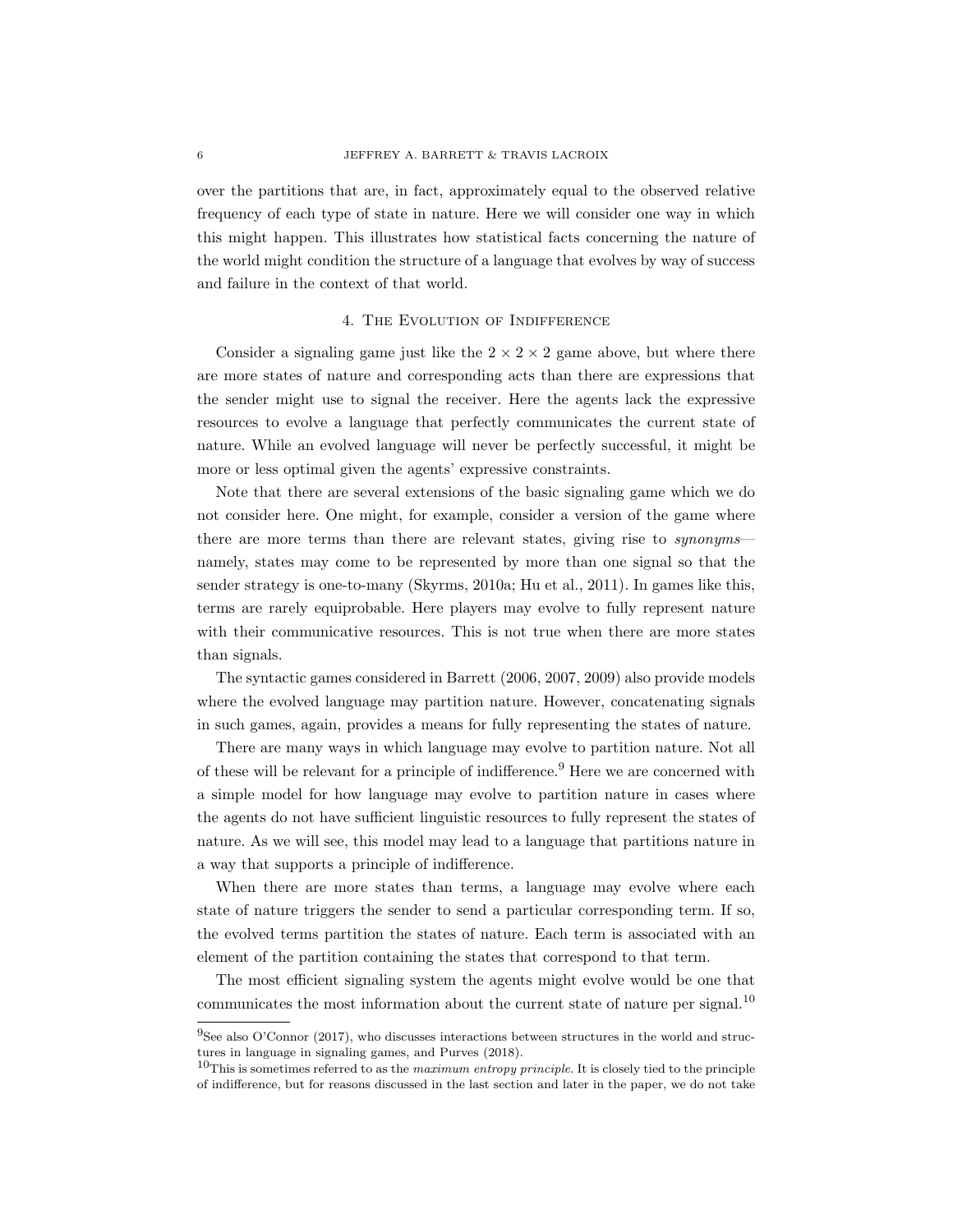The mean self-information of a signal on a partition of nature is given by

$$
\sum_i -p_i \log p_i,
$$

where  $p_i$  is the probability associated with element i of the partition. This expression is maximal when the probabilities corresponding to each element of the partition are equal. The agents' evolved language communicates the most information per signal if the probability of each type of signal is equal; this occurs when the signals partition the states of nature into equally probable sets.<sup>11</sup>

Since a language where the terms partition nature into equally probable sets allows the agents to communicate the most information per signal, one might expect such a language to evolve in a special context where agents are somehow rewarded for precisely this sort of efficient communication. But a special efficiency reward is not a necessary condition for the evolution of a simple, efficient term language. Indeed, languages that induce an unbiased partition over states often evolve in the context of simple reinforcement learning alone. And when the induced partition is not precisely unbiased, it is typically very close. That this occurs is perhaps particularly salient given the simplicity of reinforcement learning and the fact that it is ubiquitous in nature.<sup>12</sup>

4.1. Unbiased States. We will start with an unbiased  $10 \times 2 \times 10$  signaling game (a game with ten equiprobable states of nature, two terms, and ten acts, one corresponding to each of the states). Here the sender has ten urns, one for each state of nature, each starting with one ball of each of the two signal types, and the receiver has two urns, one for each signal type, each starting with one ball for each of the nine act types. As above, we will suppose that both the sender and receiver learn by simple reinforcement. Since each type of natural state is equiprobable, an evolved language on a  $10 \times 2 \times 10$  signaling game will partition the states into equiprobable sets if and only if each term comes to be triggered by precisely five of the types of state. We will represent this partition as  $(5, 5)$  and the other possible partitions similarly.

The chance payoff for this game is  $1/10$ , and the maximal payoff, if the agents evolve a perfectly effective term language, is  $1/5^{13}$  Over 1000 runs with  $10^6$  plays

maximum entropy to provide any justification whatsoever for adopting the principle of indifference. See Jaynes (1957); Williamson (2010) for contrary views on this issue.

<sup>11</sup>See Shannon (1948); Shannon and Weaver (1949). For a careful analysis of information in the context of signaling games, see Skyrms (2010a,b).

<sup>12</sup>For empirical work on reinforcement learning in nature, see Rescorla and Wagner (1972); Roth and Erev (1995); Schultz et al. (1997); Erev and Roth (1998); Schultz (2004). For an introduction to reinforcement learning in a computational framework, see Sutton and Barto (1998).

 $13$ Every partition that takes advantage of both signals, that is, every partition except  $(0, 10)$  and (10, 0)—which are dynamically unstable—has the same expected payoff as long as the sender and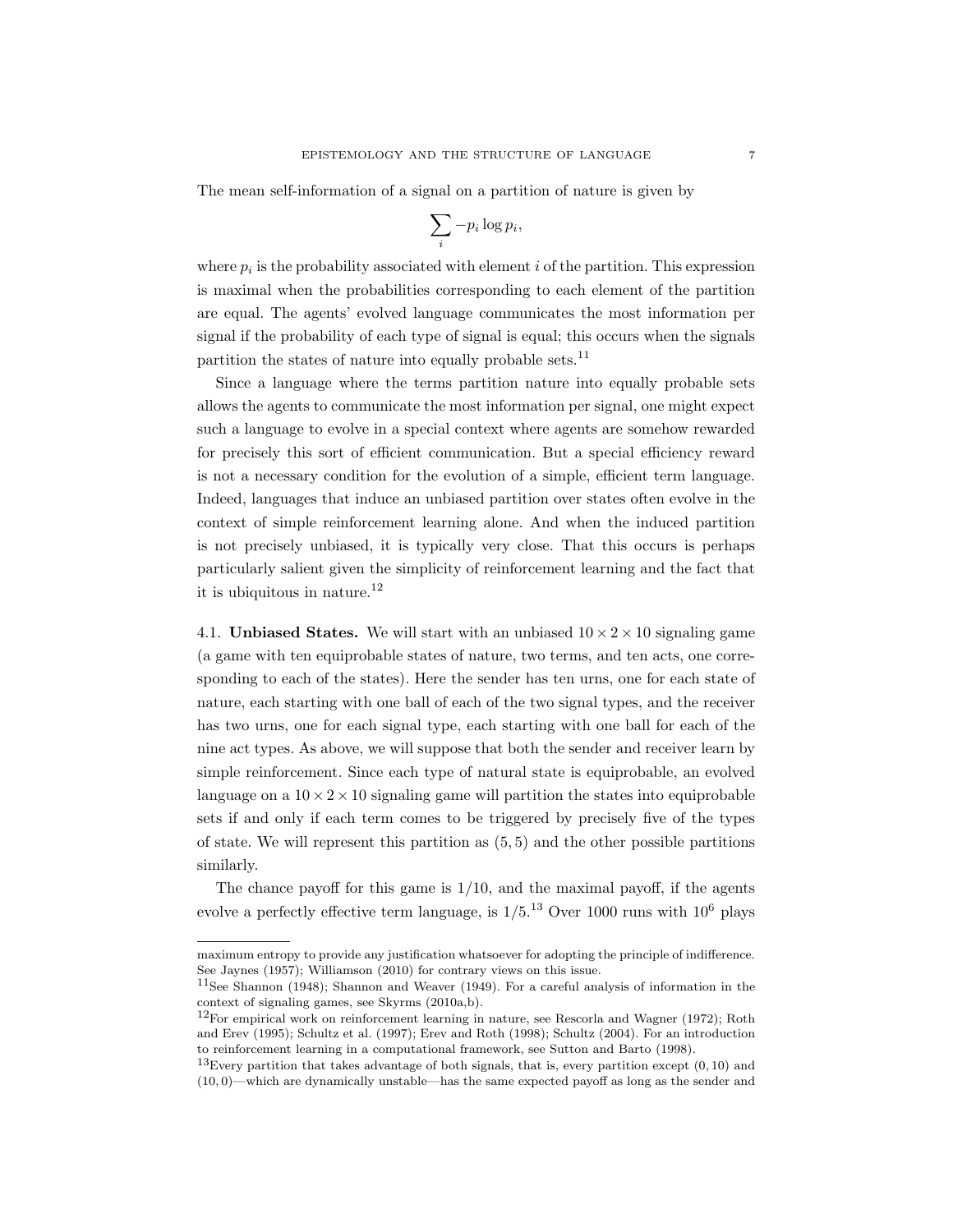

Figure 2. evolving an unbiased partition

per run, the average expected payoff at the end of each run is  $0.1999$ .<sup>14</sup> This convergence is relatively quick: after 4853 plays, on average, the agents are within 5% of their final expected payoff.<sup>15</sup> Most runs  $(0.875)$  achieve a cumulative success rate of at least 0.1990.<sup>16</sup>

The unbiased (5, 5) partition is indeed most common of the 9 stable partitions. Nearly 1/3 of the time (0.310), the sender and receiver perfectly partition nature for maximal information transfer on the equiprobable (5,5) partition. And most of the time (0.792), the sender and receiver partition nature near-perfectly by evolving a  $(5, 5)$ ,  $(6, 4)$ , or  $(4, 6)$  partition. While it is rare, the sender and receiver sometimes  $(0.031)$  fail to evolve a clear partition of nature on  $10^6$  plays.

Figure 3 gives the distribution of runs for the  $10 \times 2 \times 10$  game under simple reinforcement. The dashed line represents the mean information per signal over the distribution, and the smooth line represents the number of ways that each type of partition might be achieved. A natural explanation for why simple reinforcement typically leads to a term language that induces an equiprobable or nearly equiprobable partition over the possible states of nature is that there are simply more ways to get such a partition given a maximally successful language. That said, the likelihood of less even partitions drops off even faster than the number of ways to get the less even partitions. A Kolmogorov-Smirnov (K-S) test of the empirical distribution against a distribution sampled from the combinatorial expectation yields a p-value

receiver coordinate upon the partition and regardless of what weight the receiver puts on each action conditional upon the relevant signal. See LaCroix (2019) for details.

<sup>14</sup>The average expected payoff is calculated from the evolved dispositions of the agents (that is, from their actual urn contents) at the end of the run given the unbiased (or biased as in the next section) states of nature.

<sup>&</sup>lt;sup>15</sup>The fastest run achieves this payoff within 1801 plays and the slowest after 25995 plays. 0.90 runs are within 5% of their final expected payoff prior to the first 7500 plays.

<sup>&</sup>lt;sup>16</sup>The cumulative success rate is a measure of success that takes account of the history of the game. It is calculated by dividing the number of plays that led to a success by the total number of plays in that run. When the players are successful, early failures are washed out as the number of plays increases.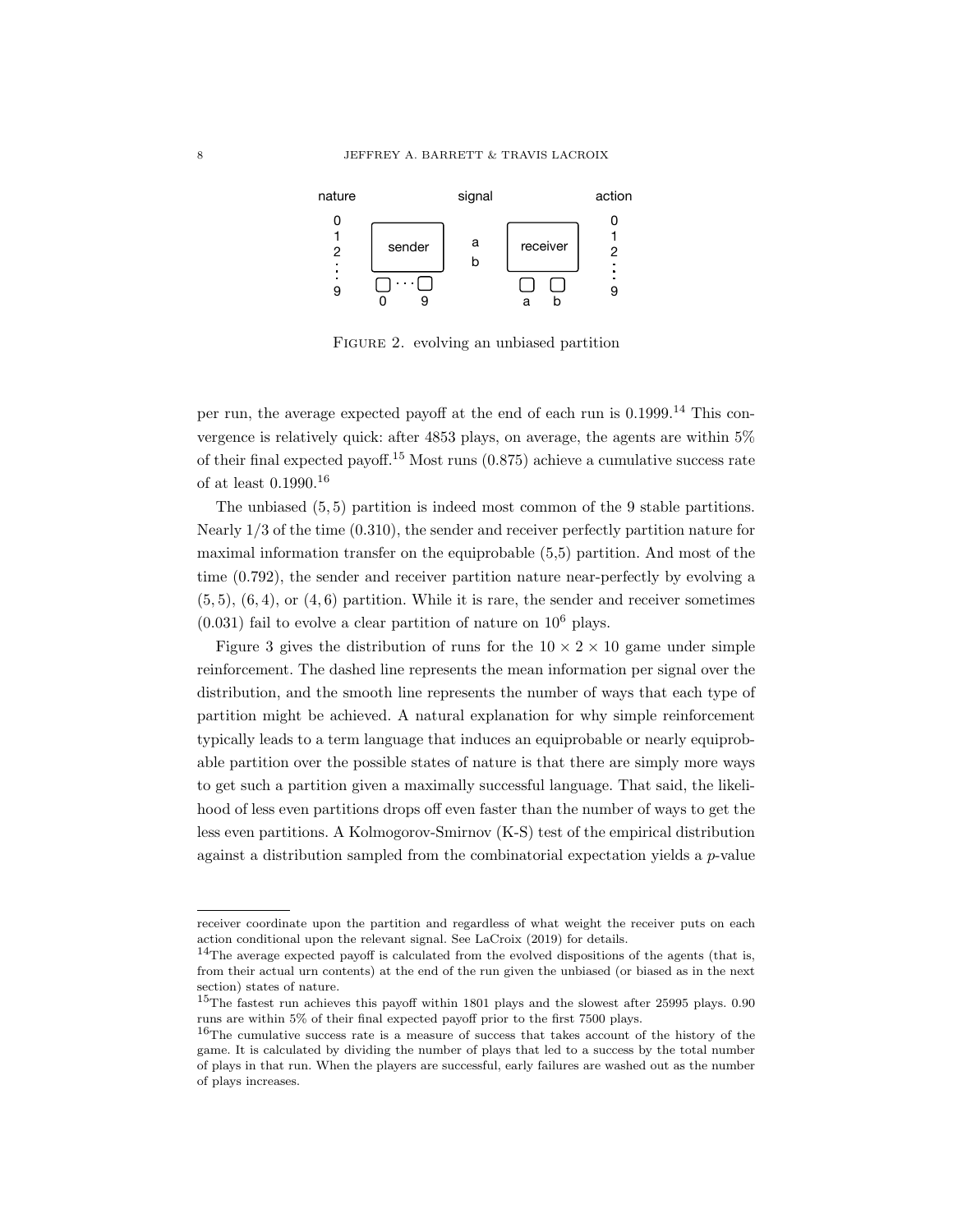

FIGURE 3. Partitioning 10 states with 2 signals with unbiased nature. Comparison of experimental results with combinatorial expectation and information transfer

of 0.0017 for the  $10 \times 2 \times 10$  signaling game, suggesting that the combinatorial expectations do not by themselves explain the empirical results. See Figure  $4.17$ 



Figure 4. Comparison of the CDFs for our observed data and the theoretical expectation

<sup>&</sup>lt;sup>17</sup>To provide a bit more detail, the null hypothesis is that the combinatorial distribution and the empirical distribution are identical for the  $10 \times 2 \times 10$  signaling game. The K-S test gives the statistic  $D = 0.0843$ , which is the supremum of the set of distances between the empirical distribution function we observe and the expected distribution function from the combinatorial measure. This corresponds to a p-value of 0.0017; hence one might reject the null hypothesis with high confidence.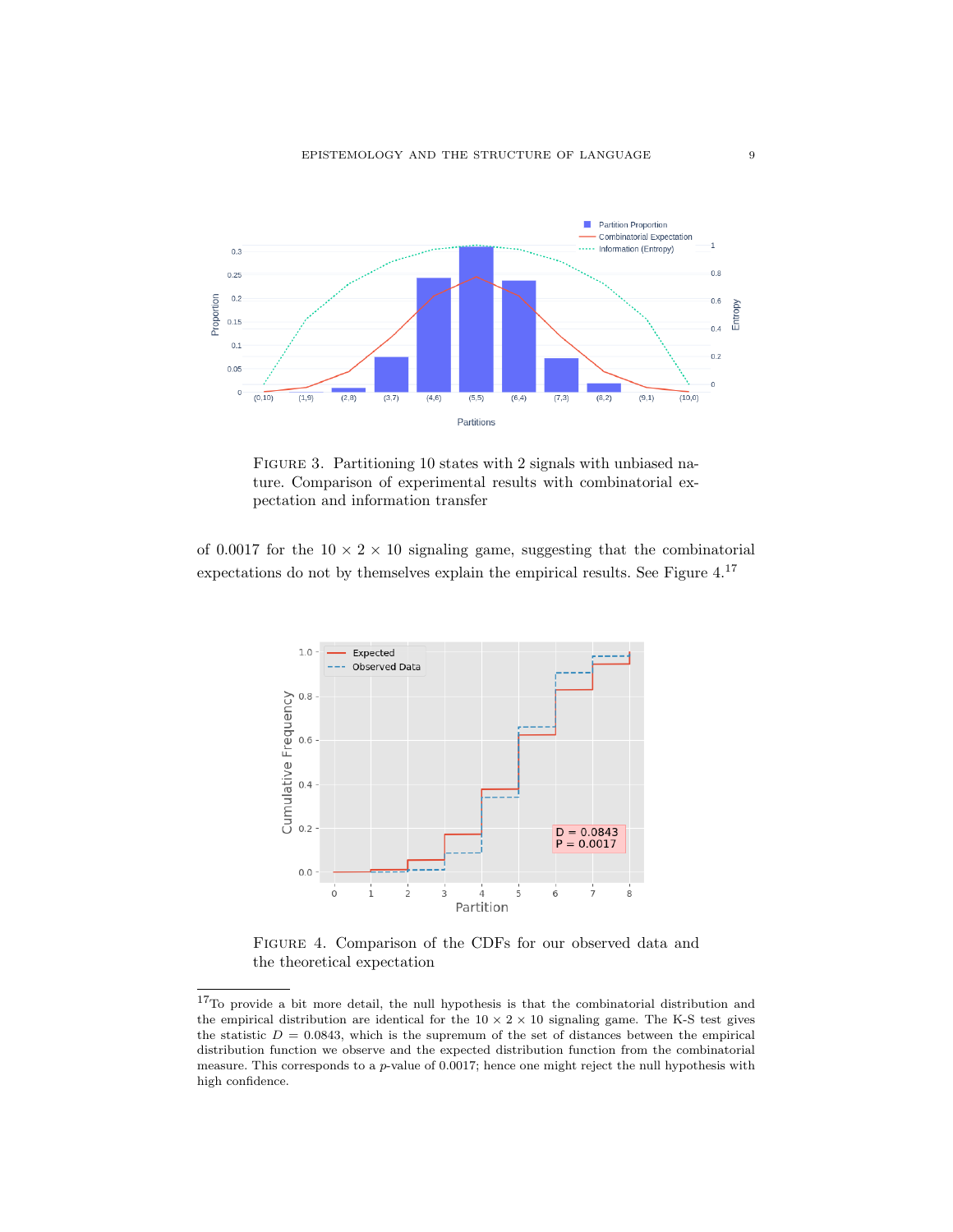One observes the same phenomena in the unbiased  $9 \times 3 \times 9$  signaling game (with nine equiprobable states of nature, three terms, and nine acts, one corresponding to each of the states). Suppose again that both the sender and receiver learn by simple reinforcement.



Figure 5. evolving an unbiased partition

Here, the chance payoff for the  $9 \times 3 \times 9$  game is 1/9, and the maximal expected payoff is  $1/3$ . On 1000 runs with  $10^6$  plays per run, the average expected payoff at the end of a run is 0.3332. The vast majority of runs (0.926) achieve a near-perfect expected payoff greater than 0.333, and every run (1.000) achieves an expected payoff greater than 0.330. Moreover, learning is fast: after 6495 plays, on average, the agents are within  $5\%$  of their final expected payoff.<sup>18</sup> The cumulative success rate is  $0.3323$  after  $10^6$  plays per run, on average (1000 runs), and almost every (0.990) run achieved a cumulative success rate of at least 0.330.

Again, the unbiased (3, 3, 3) partition is most common of the 28 stable partitions. About 1/6 of the time (0.160), the sender and receiver perfectly partition nature for maximal information transfer. And more than  $2/3$  of the time  $(0.684)$ , the sender and receiver partition nature near-perfectly by evolving either the  $(3, 3, 3)$  partition or one of the six permutations of the  $(4, 3, 2)$  partition. Very rarely  $(0.031)$ , the sender and receiver fail to evolve a clear partition of nature.

Figure 5 illustrates the results of the simulation. Note again that the game tracks equiprobable partitions even better than the combinatorial measure over the number of ways of getting each type of partition. These results are more disparate than in the  $10 \times 2 \times 10$  game.<sup>19</sup> In this spirit, the results in the next section further illustrate, in a dramatic way, why the combinatorial measure alone cannot be used to explain the partitions that evolve under simple reinforcement.

4.2. Biased States. The natural next step is to consider whether a term language might evolve under simple reinforcement to partition states into equiprobable sets

 $^{18}0.90$  runs are within  $5\%$  of their final expected payoff prior to the first 9500 plays.

<sup>19</sup>A K-S test of the empirical distribution against a distribution sampled from the combinatorial expectation yields the statistic  $D = 0.1912$ , with a p-value  $p < 0.0001$ , suggesting again that the combinatorial expectations do not by themselves explain the empirical results.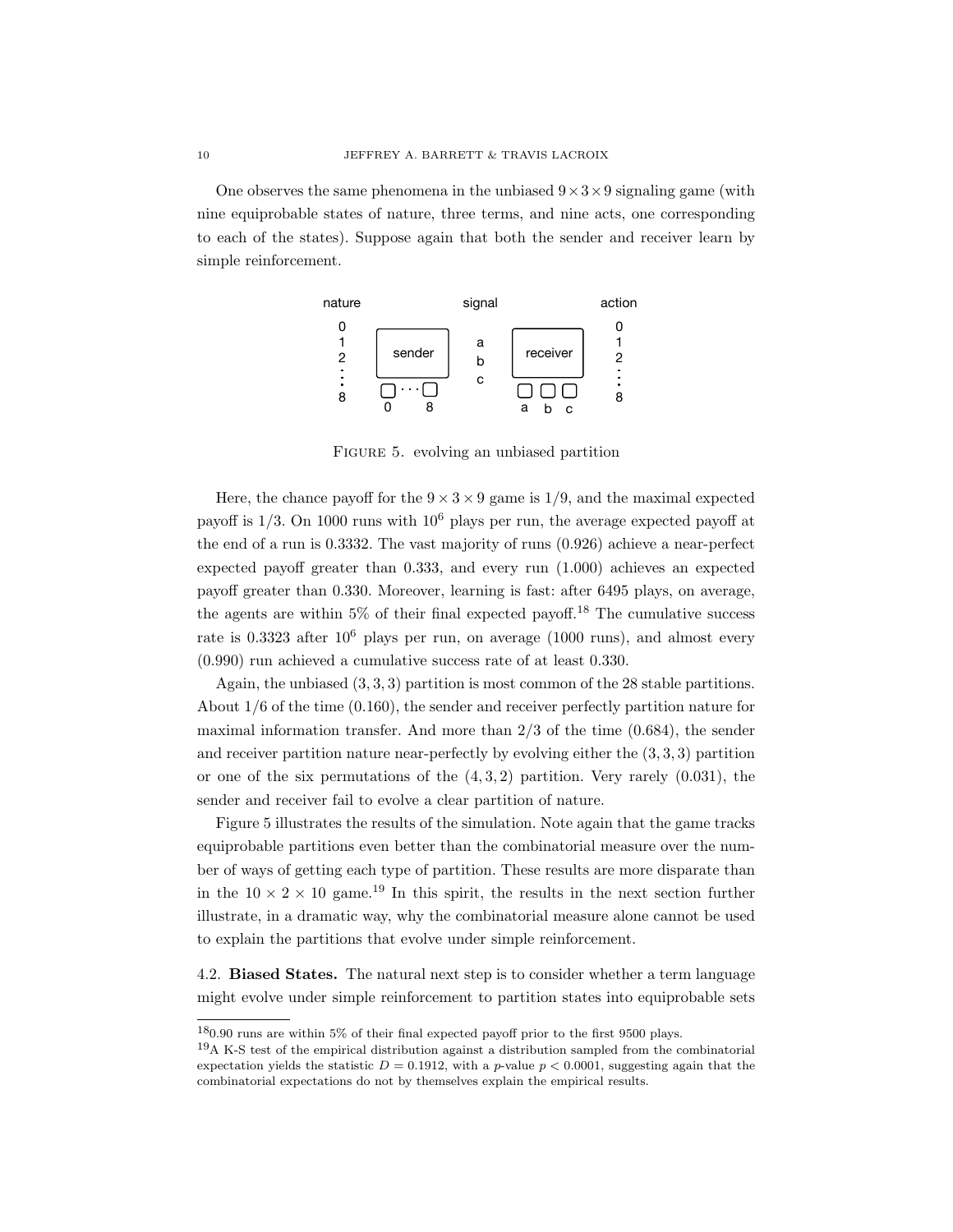

FIGURE 6. Partitioning 9 states with 3 signals with unbiased nature. Comparison of experimental results with combinatorial expectation and information transfer

when those states are not themselves equiprobable. This is what would be required for the principle of indifference to be applicable in any robust sense for the present model. Note that if this is true, then it cannot be the number of ways of achieving a particular partition that drives the evolution of partitions as the equiprobable partitions over strongly biased states are correspondingly special.

Consider the  $10 \times 2 \times 10$  game where nature is biased as indicated by the vector

 $\langle 1/2, 1/18, 1/18, 1/18, 1/18, 1/18, 1/18, 1/18, 1/18, 1/18 \rangle$ 

for states 0 through 9 respectively. If signals and actions are themselves random with no bias, then the expected chance payoff is 0.10, and if the two signals are used optimally, then the maximal expected payoff is  $10/18 \approx 0.5556$ .

On simulation under simple reinforcement learning, the expected payoff given the evolved urn contents is, on average, 0.5502 after 10<sup>6</sup> plays per run over 1000 runs. Many runs (0.8989) achieve an expected payoff of better than 0.55 with this number of plays. Convergence here is relatively fast. After 1999 plays, on average, the agents are within 5% of their final expected payoff.<sup>20</sup> The cumulative success rate is, on average,  $0.5496$  after  $10^6$  plays, and many runs  $(0.887)$  achieve a cumulative success better than 0.55.

Most of the time (0.897), the players learn to partition nature, and they almost always evolve an unbiased, or nearly unbiased, partition over the states. On the sender end, the most common partition (0.570) is one where she uses one term for the most common state and the other for the other eight states. Of course,

 $^{20}$ 0.90 runs are within 5% of their final expected payoff prior to the first 2200 plays.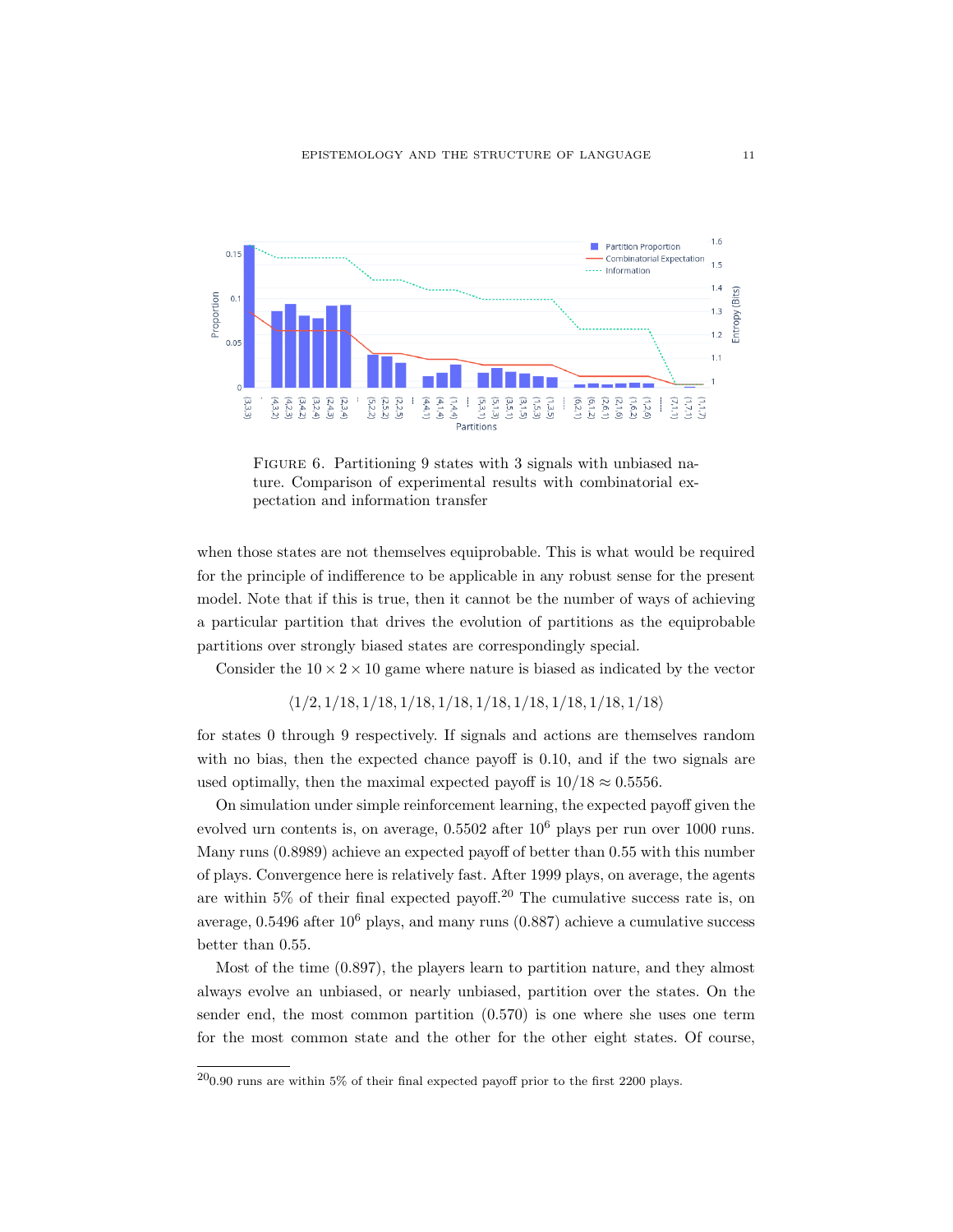which term evolves to be used for what on a particular run is entirely random. Of these runs where the players do learn to partition nature, about  $1/4$  of the time (0.281), she pools a second state into the signal containing the biased state. Sometimes (0.082), she pools two extra states into the signal containing the biased state. And rarely (0.008), she pools three extra states into the signal containing the biased state for a  $(4, 6)$  or  $(6, 4)$  partition, with approximately equal frequency. Given this particular natural bias, we never see the sender evolve a (5, 5) partition on simulation. On the receiver end, when the sender pools an extra state into the signal that contains the biased state, the receiver always chooses the action corresponding to the biased state when he sees that signal.

Given the strength of the bias and the simplicity of the learning dynamics, it is perhaps unsurprising that the receiver sometimes (0.083) learns to completely ignore the signal and just do the action corresponding to the biased state. Here the players cannot expect to do better than a success rate of 0.5. Sometimes (0.020), we see the receiver putting nearly full weight on the action corresponding to the biased state for one signal type and mixing over the biased state and other states on the other signal type.

One sees similar behavior in the biased  $9 \times 3 \times 9$  game. Consider the natural bias

$$
\langle 1/3, 1/3, 1/21, 1/21, 1/21, 1/21, 1/21, 1/21, 1/21 \rangle
$$

over the nine states 0 through 8. Here, the expected chance payoff for unbiased random signaling is 1/9, and the maximal expected payoff is  $15/21 \approx 0.7142$ . On simulation, we see an average expected payoff of  $0.6970$  after  $10<sup>6</sup>$  plays per run over 1000 runs. Most runs  $(0.794)$  achieve an expected payoff of at least 0.71 after 10<sup>6</sup> plays. And again, the evolutionary speed is good. After 5406 plays, on average, the agents are within 5% of their final expected payoff.<sup>21</sup> Most runs  $(0.742)$  achieve a cumulative success greater than  $0.71$  over  $10^6$  plays.

Most of the time (0.772), the sender and receiver evolve a clear partition of the states. Again, the evolved partition tends to be close to unbiased and hence close to optimal. The most common partition (0.347) is one where the sender assigns one biased state to one signal, the other biased state to the other signal, and the remaining seven states to the third signal. Next most often (0.325), the sender pools an extra state with one of the signals that contains one of the biased states. More biased natural partitions are increasingly less common. The least common partition is one where the sender assigns three states to each of the three terms.<sup>22</sup> Again, when the sender pools other states into the signal containing one of the biased

 $^{21}0.90$  runs are within 5% of their final expected payoff prior to the first 10000 plays.

 $^{22}$ A (5, 3, 1) partition occurs 0.073, a (4, 4, 1) partition occurs 0.019, a (5, 2, 2) partition occurs 0.066, a  $(4,3,2)$  partition occurs 0.030, and a  $(3,3,3)$  partition occurs 0.005. In each case, the distinct permutations of these partitions occur with roughly equal frequency.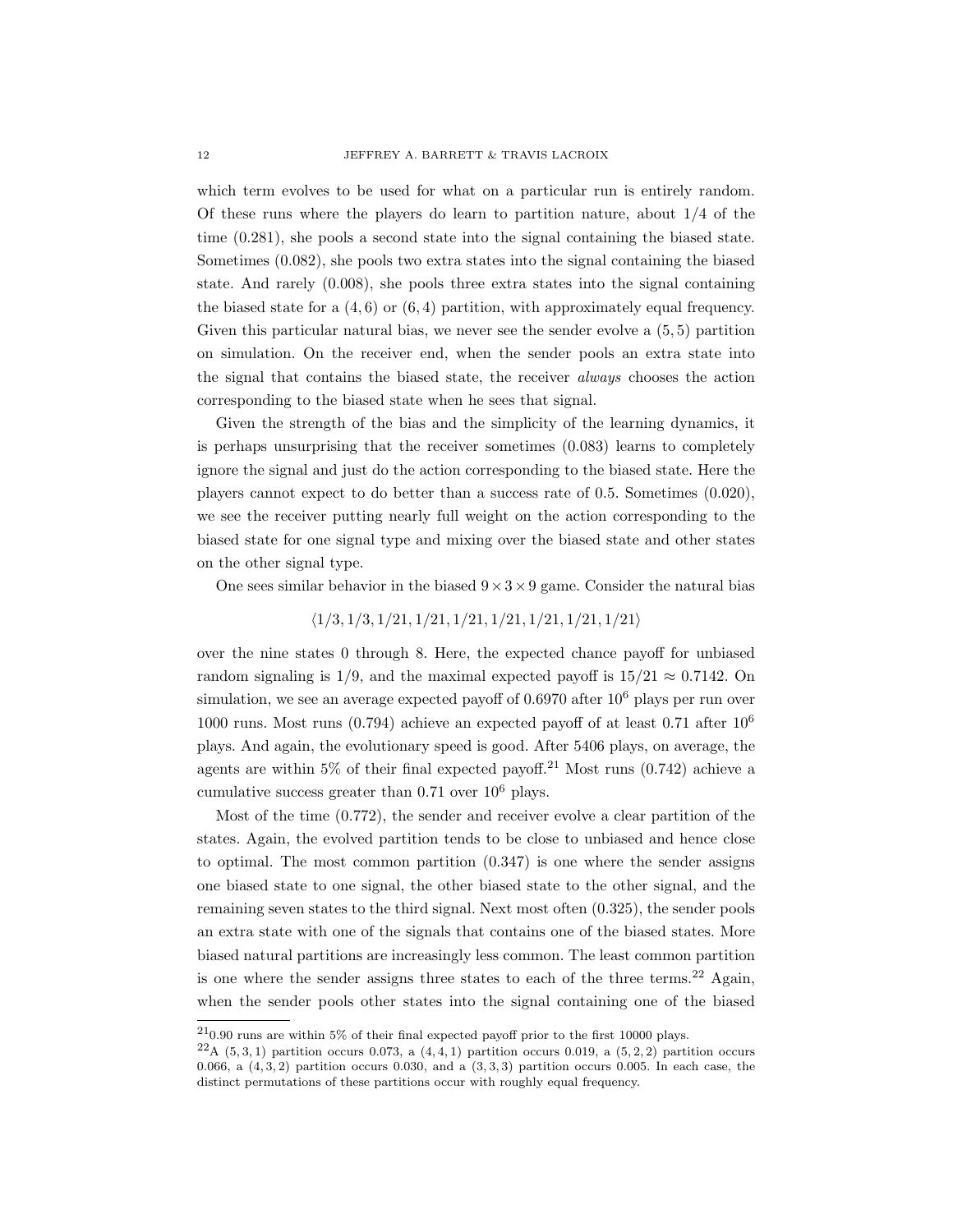states, the receiver learns to ignore the action associated with these extra states and puts all weight for that signal onto the act associated with the biased state.

The agents sometimes fail to evolve a clear partition on  $10^6$  plays. Sometimes (0.034), for example, the sender pools both of the biased actions into one signal, and the receiver mixes over the appropriate actions, given that signal. The receiver perfectly partitions the remaining seven states into the other two signals, and the receiver mixes over the appropriate actions, conditional upon the signal received. This strategy has an expected payoff of  $9/21 \approx 0.4286$ . Mixtures between this and the clear partition cases are also observed with somewhat higher expected success rates.

### 5. Discussion

These models illustrate how expressions in a simple term language might evolve to represent equiprobable partitions of the fine-grained states of nature in a simple evolutionary context. From the perspective of the evolved language, it will *look like* every natural possibility is equiprobable. While this is manifestly not the case for the fine-grained states in the biased models, it is nevertheless often the case for those models that every expressible possibility in the evolved language is equiprobable or nearly so. Recall from the discussion in Sections 2 and 3 that the principle of indifference, at first glance, provides a solution to the problem of priors insofar as it tells one how to assign prior probabilities. However, in our models, the principle of indifference holds over the partition induced by the evolved expressions not because each fine-grained state of nature is, in fact, equiprobable but because, under the special circumstances that obtain here, the language evolves to partition nature into expressible states that are equiprobable.

Of course, this does not mean that one should expect the principle of indifference to hold for natural language generally. Even the relatively simple signaling languages of animals are often much more complex and expressive than the sort of term languages we have been considering here.<sup>23</sup> With a more expressive language, one might characterize different partitions over natural states, and one may have every reason to suppose that the principle of indifference will give the wrong probabilities

<sup>23</sup>For example, the data presented in the original studies of Seyfarth et al. (1980a,b) on vervet monkey alarm-call systems indicated substantial variation in responses and that the responses are probabilistic rather than deterministic. Furthermore, vervets do not just vocalize for alarm calls. They also call when they find food, in aggressive confrontations, and during sexual activity, among others. Vervets additionally vocalize via grunting in a variety of circumstances: (a) when a submissive meets a dominant individual, (b) when a dominant meets a submissive individual, (c) when one vervet goes out into an open area, and (d) when a vervet comes across an outgroup conspecific (Cheney and Seyfarth, 1982, 1990). Schlenker et al. (2016) provide a linguistic analysis of approximately 40 years of data from experimental primatology, which displays several complexities of monkey communication systems. This highlights but some of the myriad ways in which the world is significantly more complex than the model which we use to represent it.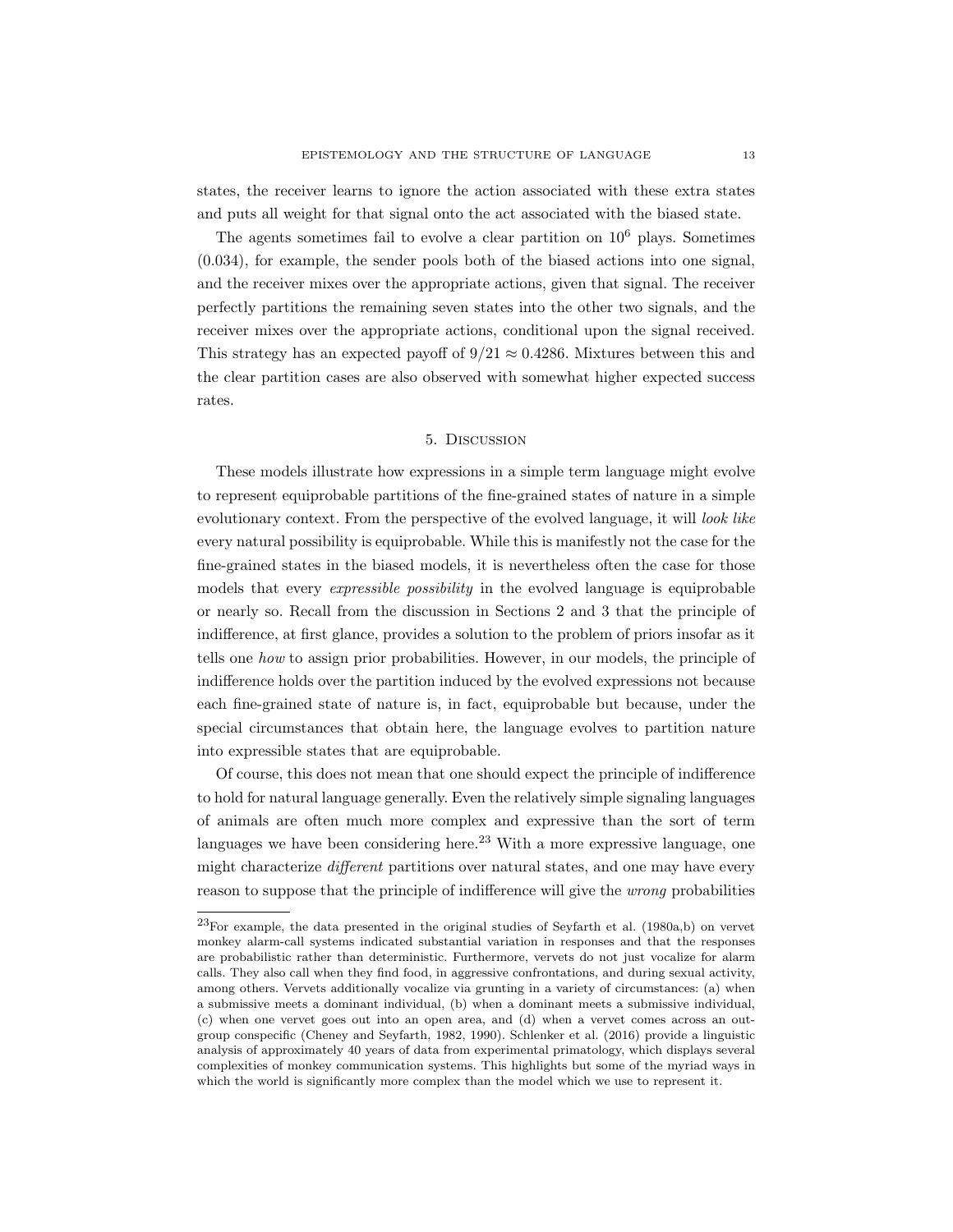for most of these. Even if one restricts consideration to simple term languages like those discussed here, the language may evolve by means of something other than simple reinforcement, and the resulting language may well not support the principle of indifference.<sup>24</sup> And even with simple reinforcement, as we have seen, the principle of indifference does not always work for the evolved language—it just works on most runs of the present special models.

The moral, then, is not that there is any evolutionary warrant for adopting the principle of indifference or for supposing that natural language usually evolves to be maximally informative. There isn't, and it doesn't. Rather, it is that however a natural language evolves, inasmuch as it is forged in the context of success and failure in action, those features of the world that helped to shape the language may be reflected in the evolved language's structure. Further, this may occur in such a way that the principle of indifference over the evolved linguistic partition itself evolves to be a reliable epistemic guide. As a language evolves, one should expect it come to reflect various bits of structure in the world in which it evolved. A language may be influenced by social factors (Lupyan and Dale, 2010) or environmental factors (Kemp et al., 2019).<sup>25</sup> What we have shown are the conditions under which the structure of a language might evolve to represent statistical properties of the world in such a way that a purported principle of rationality in fact obtains. Put another way, we have shown how a purported principle of rationality may be reliable contingent upon the way the world is actually partitioned by the language used to describe that world. Concretely, we have shown the conditions under which the principle of indifference obtains.

If one knew how the structure of a language was influenced by the world it evolved in, one might infer properties of the world, like the relative frequencies of natural states in the present models, from the structure of the language. But, for real languages, these relations will be extremely subtle, as subtle as the evolutionary contexts where the language was forged. And one should not expect these relations to provide general principles of reason nor even any epistemic short cuts. Determining precisely how the contingent structure of a natural language may reflect the structure of the world in which it evolved is highly nontrivial. Here we have provided a concrete example of how one might study a very simple epistemic relationship between the structure of the world and the evolved structure of a basic signaling language.

<sup>&</sup>lt;sup>24</sup>See Barrett and Zollman (2009) for several learning dynamics that typically behave very differently than simple reinforcement learning. As a quick and very simple example, the learning dynamics win-stay/lose-shift would not even evolve a stable language in the present games, let alone one that supported the principle of indifference.

 $^{25}\rm{There}$  is an extensive literature in cognitive science that seeks to quantify how language might reflect the structure of the world. See Lupyan and Dale (2016) for an overview and discussion of the linguistic niche hypothesis.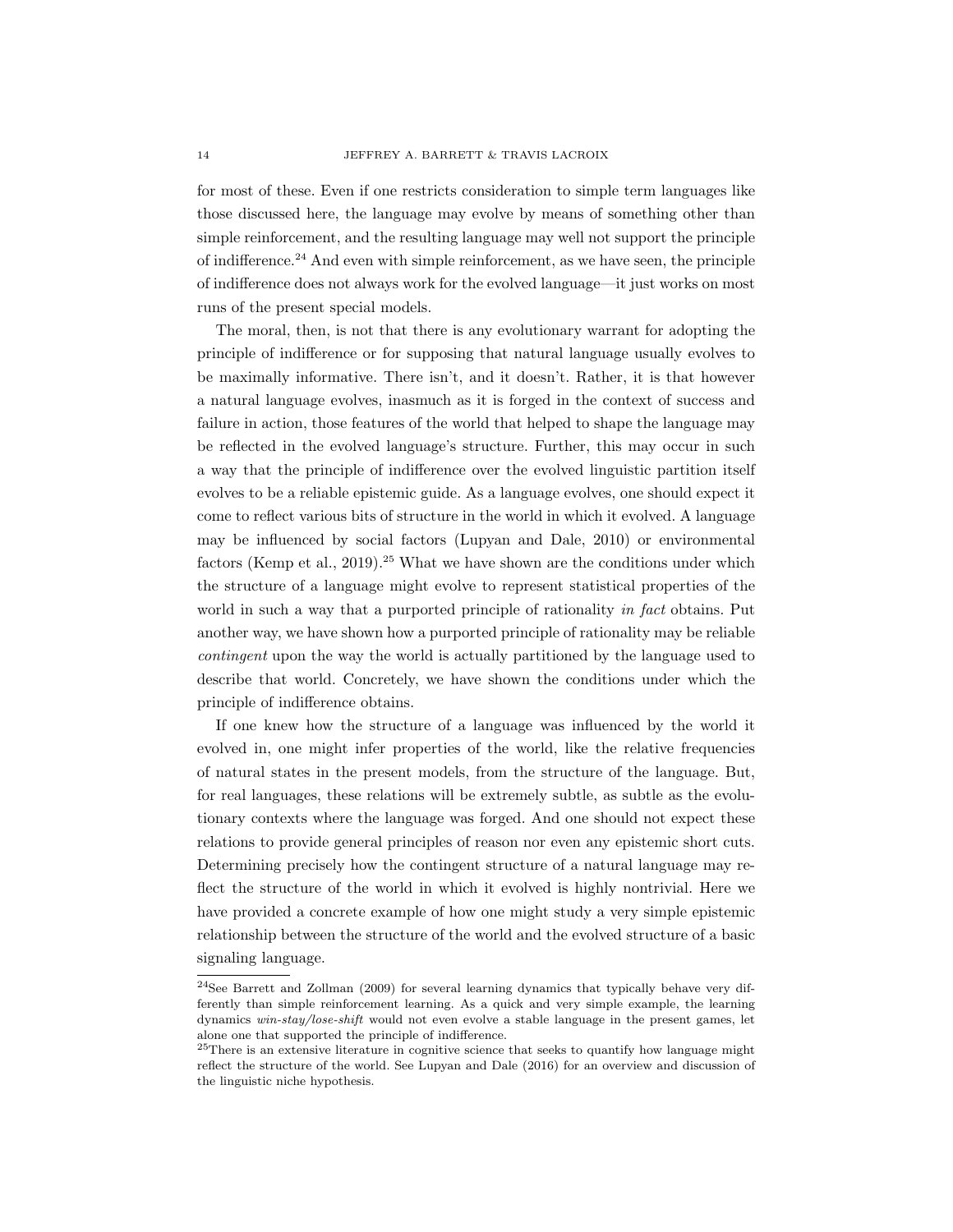#### **REFERENCES**

- Argiento, R., Pemantle, R., Skyrms, B., and Volkov, S. (2009). Learning to Signal: Analysis of a Micro-Level Reinforcement Model. Stochastic Processes and Their Applications, 119:373–390.
- Barrett, J. (2006). Numerical Simulations of the Lewis Signaling Game: Learning Strategies, Pooling Equilibria, and Evolution of Grammar. Technical Report. UC Irvine, Institute for Mathematical Behavioral Science. Preprint MBS 06-09.
- Barrett, J. (2007). Dynamic Partitioning and the Conventionality of Kinds. Philosophy of Science, 74:527–546.
- Barrett, J. (2009). Faithful Description and the Incommensurability of Evolved Languages. Philosophical Studies, 147(1):123–137.
- Barrett, J. (2014a). Description and the Problem of Priors. Erkenntnis, 79(6):1343– 1353.
- Barrett, J. (2014b). On the Coevolution of Theory and Language and the Nature of Successful Inquiry. Erkenntnis, 79(Suppl 4):821–834.
- Barrett, J. and Zollman, K. (2009). The Role of Forgetting in the Evolution and Learning of Language. Journal of Experimental and Theoretical Artificial Intelligence, 21(4):293–309.
- Bertrand, J. (1889). Calcul des probabilités. Gauthier-Villars et Fils, Paris.
- Bradley, D. (2019). Naturalness as a Constraint on Priors. Mind, Forthcoming.
- Cheney, D. and Seyfarth, R. (1990). How monkeys See the World: Inside the Mind of Another Species. University of Chicago Press, Chicago.
- Cheney, D. L. and Seyfarth, R. M. (1982). How Vervet Monkeys Perceive Their Grunts: Field Playback Experiments. Animal Behaviour, 30(3):739–751.
- Erev, I. and Roth, A. E. (1998). Predicting How People Play Games: Reinforcement Learning in Experimental Games with Unique, Mixed Strategy Equilibria. The American Economic Review, 88(4):848–881.
- Hempel, C. G. (1965). Aspects of Scientific Explanation, and Other Essays in the Philosophy of Science. Free Press, New York.
- Hu, Y., Skyrms, B., and Tarrès, P. (2011). Reinforcement Learning in Signaling Game. *arXiv preprint arXiv:1103.5818*.
- Huemer, M. (2009). Explanationist Aid for the Theory of Inductive Logic. British Journal for the Philosophy of Science, 60(2):345–375.
- Jaynes, E. T. (1957). Information Theory and Statistical Mechanics. The Physical Review, 106(4):620–630.
- Kemp, C., Gaby, A., and Regier, T. (2019). Season Naming and the Local Environment. In CogSci: The Annual Meeting of the Cognitive Science Society, pages 539–545.
- Keynes, J. M. (1921). A Treatise on Probability. Macmillan, London.
- LaCroix, T. (2019). Communicative Bottlenecks Lead to Maximal Information Transfer. Journal of Experimental and Theoretical Artificial Intelligence. Forthcoming.
- Lewis, D. (2002/1969). Convention: A Philosophical Study. Blackwell, Oxford.
- Lupyan, G. and Dale, R. (2010). Language Structure is Partly Determined by Social Structure. PloS one, 5(1):e8559.
- Lupyan, G. and Dale, R. (2016). Why Are There Different Languages? The Role of Adaptation in Linguistic Diversity. Trends in Cognitive Sciences, 20(9):649–660.